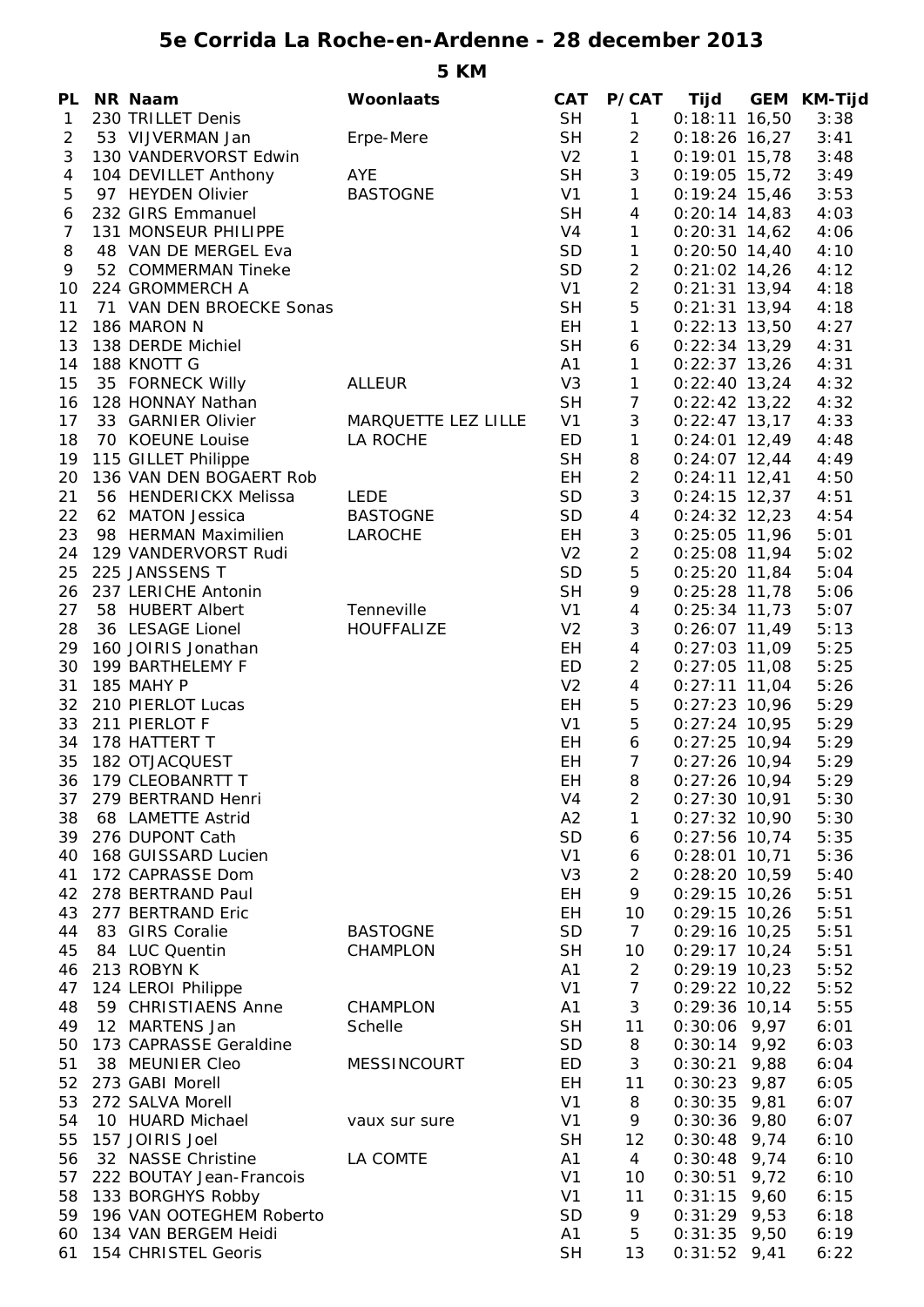| <b>PL</b> | NR Naam                  | Woonlaats          | <b>CAT</b>     | <b>P/CAT</b>    | Tijd           | <b>GEM</b> | <b>KM-Tijd</b> |
|-----------|--------------------------|--------------------|----------------|-----------------|----------------|------------|----------------|
| 62        | 208 SAGGIORATO S         |                    | <b>SD</b>      | 10              | 0:31:56        | 9,39       | 6:23           |
| 63        | 228 DROPSY D             |                    | <b>SD</b>      | 11              | $0:31:57$ 9,39 |            | 6:23           |
| 64        | 7 GILLOT Carine          | Tenneville         | A <sub>1</sub> | 6               | 0:32:01        | 9,37       | 6:24           |
| 65        | 123 DUBUISSON Pascale    |                    | <b>SD</b>      | 12              | $0:32:05$ 9,35 |            | 6:25           |
| 66        | 217 DEHART Larissa       |                    | ED             | $\overline{4}$  | $0:32:14$ 9,31 |            | 6:27           |
| 67        | 268 SCHAITL Olivier      |                    | V <sub>1</sub> | 12              | $0:32:15$ 9,30 |            | 6:27           |
| 68        | 231 TRILLET Pierre yves  |                    | V <sub>1</sub> | 13              | $0:32:16$ 9,30 |            | 6:27           |
| 69        | 240 HONNAY O             |                    | V <sub>1</sub> | 14              | $0:32:30$ 9,23 |            | 6:30           |
| 70        | 227 DE CEUNINCK E        |                    | A <sub>1</sub> | $7\overline{ }$ | 0:32:31        | 9,23       | 6:30           |
| 71        | 244 CALLEGARO Fabrice    |                    | <b>SH</b>      | 14              | $0:32:37$ 9,20 |            | 6:31           |
|           | 72 260 CALAY Reaud       |                    | <b>SH</b>      | 15              | $0:32:48$ 9,15 |            | 6:34           |
| 73        | 259 CLERIN Anne          |                    | SD             | 13              | $0:32:56$ 9,11 |            | 6:35           |
| 74        | 143 COLLARD Vincianne    |                    | A <sub>1</sub> | 8               | $0:33:13$ 9,03 |            | 6:39           |
| 75        | 152 BASTOGNE Maite       |                    | <b>SD</b>      | 14              | $0:33:13$ 9,03 |            | 6:39           |
| 76        | 99 BEKE Fabienne         | LAROCHE            | A <sub>1</sub> | 9               | $0:33:18$ 9,01 |            | 6:40           |
| 77        | 226 LEGNIERE Jm          |                    | V <sub>3</sub> | 3               | $0:33:38$ 8,92 |            | 6:44           |
| 78        | 5 CALAY Sonia            | vaux sur sure      | A <sub>1</sub> | 10              | $0:33:38$ 8,92 |            | 6:44           |
| 79        | 57 LEBOUTTE Laurence     | Tenneville         | A <sub>1</sub> | 11              | $0:33:44$ 8,89 |            | 6:45           |
| 80        | 239 LABOUL J             |                    | A <sub>1</sub> | 12              | $0:33:46$ 8,88 |            | 6:45           |
| 81        | 184 BRABANTS S           |                    | A2             | $\overline{a}$  | $0:33:47$ 8,88 |            | 6:45           |
| 82        | 105 SCHOUMAKER Etienne   |                    | V <sub>2</sub> | 5               | $0:33:48$ 8,88 |            | 6:46           |
| 83        | 171 FISSE Valerie        |                    | A <sub>1</sub> | 13              | $0:34:18$ 8,75 |            | 6:52           |
| 84        | 215 THEMANS Noemie       |                    | <b>SD</b>      | 15              | $0:34:37$ 8,67 |            | 6:55           |
|           | 85 125 BENOIT Caroline   |                    | <b>SD</b>      | 16              | $0:34:38$ 8,66 |            | 6:56           |
| 86        | 254 PAQUET F             |                    | V <sub>1</sub> | 15              | 0:34:41        | 8,65       | 6:56           |
| 87        | 60 STREEL Valerie        | Tenneville         | <b>SD</b>      | 17              | $0:34:49$ 8,62 |            | 6:58           |
| 88        | 163 MARON Aurore         |                    | SD             | 18              | $0:34:52$ 8,60 |            | 6:58           |
|           | 89 141 LEONARD Cathy     |                    | A <sub>1</sub> | 14              | $0:34:56$ 8,59 |            | 6:59           |
| 90        | 258 DESERT Cath          |                    | SD             | 19              | 0:35:31        | 8,45       | 7:06           |
| 91        | 219 DESTREE Anabelle     |                    | <b>SD</b>      | 20              | 0:35:31        | 8,45       | 7:06           |
| 92        | 218 DESERT Anne          |                    | <b>SD</b>      | 21              | 0:35:31        | 8,45       | 7:06           |
| 93        | 94 GEORIS Julie          | <b>DURBUY</b>      | <b>SD</b>      | 22              | 0:35:35        | 8,43       | 7:07           |
| 94        | 39 DUMONT Geraldine      | <b>MESSINCOURT</b> | A1             | 15              | 0:36:01        | 8,33       | 7:12           |
| 95        | 126 LAYON Martine        |                    | A1             | 16              | $0:36:07$ 8,31 |            | 7:13           |
| 96        | 3 BONJEAN Baudouin       | <b>MARLOIE</b>     | V <sub>3</sub> | 4               | $0:36:26$ 8,23 |            | 7:17           |
| 97        | 197 GUISSART F           |                    | A2             | 3               | $0:36:26$ 8.23 |            | 7:17           |
| 98        | 195 VUIDAR Francoise     |                    | A <sub>2</sub> | 4               | $0:36:28$ 8,23 |            | 7:18           |
| 99        | 190 UIDAR Anne           |                    | A2             | 5               | $0:36:29$ 8,22 |            | 7:18           |
|           | 100 194 UIDAR Regine     |                    | A2             | 6               | 0:36:29        | 8,22       | 7:18           |
|           | 101 200 BARTHELEMY Nadia |                    | <b>SD</b>      | 23              | 0:36:36        | 8,20       | 7:19           |
|           | 102 257 GILLET C         |                    | A <sub>1</sub> | 17              | 0:36:36        | 8,20       | 7:19           |
|           | 103 236 GUSTIN Carole    |                    | A <sub>1</sub> | 18              | 0:36:37        | 8,19       | 7:19           |
|           | 104 88 HECK Tanja        | Nadrin             | V <sub>1</sub> | 16              | 0:36:39        | 8,19       | 7:20           |
|           | 105 107 ANTOINE Kathy    | <b>AULIER</b>      | <b>SD</b>      | 24              | 0:36:59        | 8,11       | 7:24           |
|           | 106 144 WENKIN Dany      |                    | A <sub>3</sub> | $\mathbf{1}$    | 0:37:35        | 7,98       | 7:31           |
|           | 107 145 GILLARD Arthur   |                    | EH             | 12              | 0:45:03        | 6,66       | 9:01           |
|           | 108 261 BOSENDORF L      |                    | <b>SD</b>      | 25              | 0:53:50        | 5,57       | 10:46          |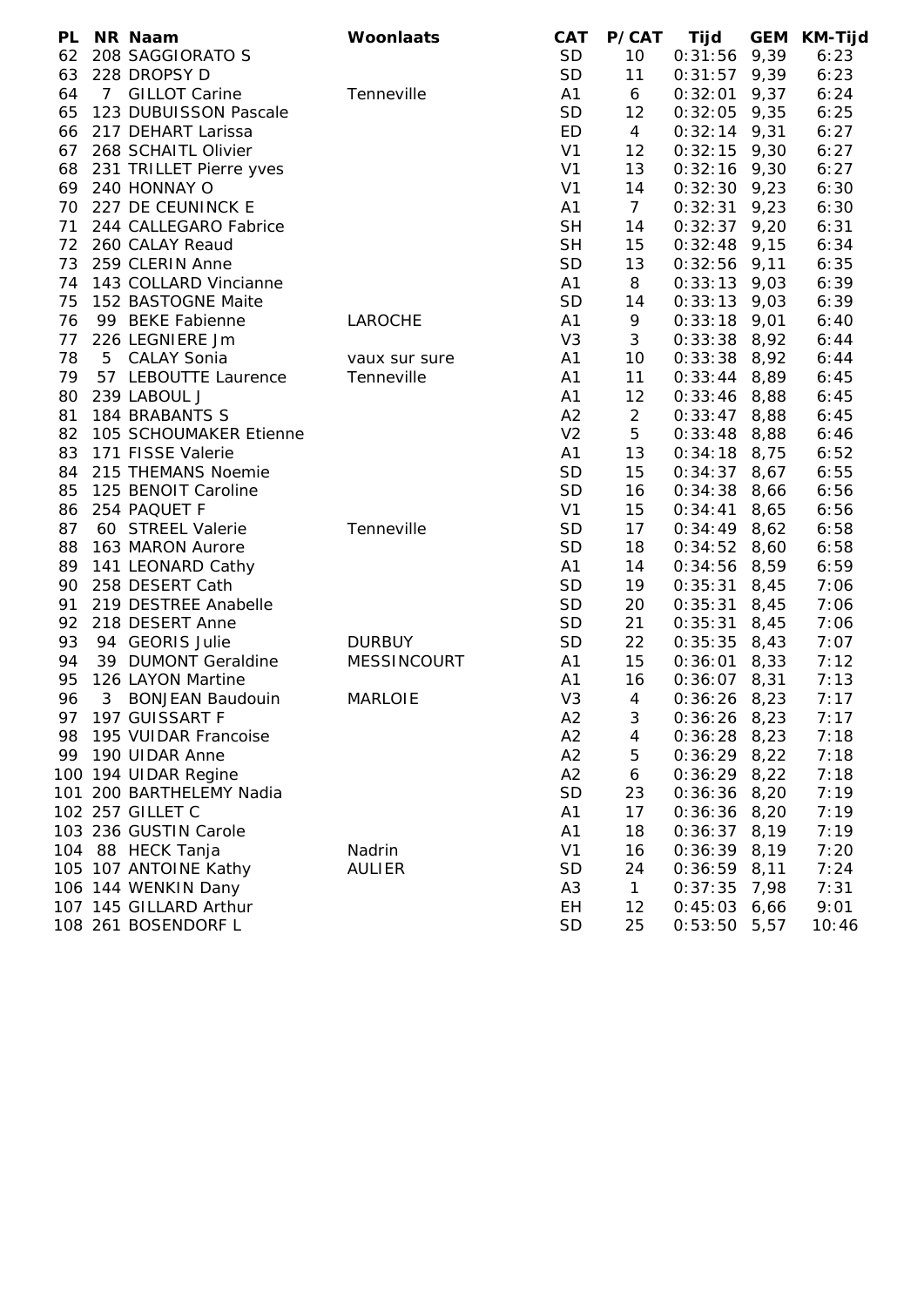## **5e Corrida La Roche-en-Ardenne - 28 december 2013**

**10 KM**

| PL             |                | <b>NR Naam</b>           | Woonlaats        | <b>CAT</b>     | P/CAT          | Tijd            | <b>GEM KM-Tijd</b> |
|----------------|----------------|--------------------------|------------------|----------------|----------------|-----------------|--------------------|
| $\mathbf{1}$   |                | 46 OOSTERLINCK Ward      |                  | <b>SH</b>      | 1              | $0:33:09$ 18,10 | 3:19               |
| 2              |                | 47 SCHACK Elias          | <b>MOERZEKE</b>  | <b>SH</b>      | $\overline{c}$ | $0:33:44$ 17,79 | 3:22               |
| 3              |                | 49 BECQUAERT Mathias     | <b>AALST</b>     | <b>SH</b>      | $\sqrt{3}$     | $0:34:02$ 17,63 | 3:24               |
| 4              |                | 50 VAN LIERDE Philip     |                  | <b>SH</b>      | 4              | $0:34:42$ 17,29 | 3:28               |
| 5              |                | 127 TERRITO Joakim       |                  | <b>SH</b>      | $\mathbf 5$    | $0:36:07$ 16,61 | 3:37               |
| 6              |                | 89 LECLERC Kalpa         | <b>NADRIN</b>    | V1             | $\mathbf{1}$   | $0:36:23$ 16,49 | 3:38               |
| $\overline{7}$ |                | 96 GRANIER Christophe    | <b>BASTOGNE</b>  | <b>SH</b>      | 6              | $0:37:19$ 16,08 | 3:44               |
| 8              |                | 263 LEMAIRE Marie france |                  | A1             | $\mathbf{1}$   | $0:37:26$ 16,03 | 3:45               |
| 9              |                | 167 GUISSARD Jean        |                  | <b>SH</b>      | $\overline{7}$ | $0:37:31$ 15,99 | 3:45               |
| 10             |                | 51 SPELIERS Koen         |                  | <b>SH</b>      | 8              | $0:37:31$ 15,99 | 3:45               |
| 11             |                | 135 VAN DEN BOGAERT Tom  |                  | <b>SH</b>      | 9              | $0:38:27$ 15,60 | 3:51               |
| 12             |                | 189 KEMPINAIREJ          |                  | <b>SH</b>      | 10             | $0:38:50$ 15,45 | 3:53               |
| 13             |                | 54 DE SADELEER Petra     | Erpe-Mere        | SD             | $\mathbf{1}$   | $0:39:09$ 15,33 | 3:55               |
| 14             |                | 55 VAN DER ELST Hendrick | Erpe-Mere        | <b>SH</b>      | 11             | $0:39:13$ 15,30 | 3:55               |
| 15             |                | 155 GERIS Seba           |                  | V <sub>1</sub> | $\overline{2}$ | $0:39:29$ 15,20 | 3:57               |
| 16             |                | 264 DESTREBECQ F         |                  | <b>SH</b>      | 12             | $0:39:44$ 15,10 | 3:58               |
|                |                |                          |                  |                |                |                 |                    |
| 17             |                | 102 DE BRUYCKER Francois | <b>FORRIERES</b> | V1             | 3              | $0:40:30$ 14,81 | 4:03               |
| 18             |                | 101 FISSON Sebastien     | <b>ROCHEFORT</b> | <b>SH</b>      | 13             | $0:40:38$ 14,77 | 4:04               |
| 19             |                | 187 MARON J              |                  | V <sub>1</sub> | $\overline{4}$ | $0:41:46$ 14,37 | 4:11               |
| 20             |                | 87 LAMBERT Francois      | <b>LOBBES</b>    | <b>SH</b>      | 14             | $0:42:15$ 14,20 | 4:14               |
| 21             |                | 86 BALAMP Paulin         | Nadrin           | <b>SH</b>      | 15             | $0:42:24$ 14,15 | 4:14               |
| 22             |                | 206 JOUAN Bernard        |                  | V1             | 5              | $0:42:37$ 14,08 | 4:16               |
| 23             |                | 149 RAMAKER Wim          |                  | V <sub>1</sub> | 6              | $0:42:43$ 14,05 | 4:16               |
|                |                | 24 238 GERARD Sebastien  |                  | <b>SH</b>      | 16             | $0:43:52$ 13,68 | 4:23               |
| 25             |                | 212 LAFFINEUR J          |                  | EH             | $\mathbf{1}$   | $0:43:54$ 13,67 | 4:23               |
|                |                | 26 220 LOUIS Vincent     |                  | A1             | $\overline{2}$ | $0:44:01$ 13,63 | 4:24               |
| 27             |                | 147 BELLAIRE Alain       |                  | V <sub>2</sub> | $\mathbf{1}$   | $0:44:05$ 13,61 | 4:25               |
| 28             | $\overline{1}$ | <b>BASTIN Guy</b>        | <b>AYE</b>       | V <sub>2</sub> | $\overline{a}$ | $0:44:13$ 13,57 | 4:25               |
| 29             |                | 151 SIMON Edouard        |                  | EH.            | $\overline{2}$ | $0:44:14$ 13,56 | 4:25               |
| 30             |                | 100 EURARD Bernard       | LA ROCHE         | V <sub>1</sub> | $\overline{7}$ | $0:44:26$ 13,50 | 4:27               |
| 31             |                | 75 REMY Roger            | Nadrin           | V <sub>2</sub> | $\mathfrak{Z}$ | $0:44:41$ 13,43 | 4:28               |
| 32             |                | 103 WAMPACH Frederic     | <b>CHAMPLON</b>  | <b>SH</b>      | 17             | $0:44:53$ 13,37 | 4:29               |
| 33             |                | 28 DENDAL Didier         | LIEGE            | V <sub>2</sub> | $\overline{4}$ | $0:45:03$ 13,32 | 4:30               |
| 34             |                | 146 GILLARD Andre        |                  | <b>SH</b>      | 18             | $0:45:04$ 13,31 | 4:30               |
| 35             |                | 40 CANNIERE Stephaan     | <b>BISSEGEM</b>  | V <sub>1</sub> | 8              | $0:45:09$ 13,29 | 4:31               |
|                |                |                          |                  |                |                |                 |                    |
| 36             |                | 142 PIETTE Alain         |                  | V <sub>1</sub> | 9              | $0:45:23$ 13,22 | 4:32               |
| 37             |                | 269 BECHOUX J            |                  | <b>SH</b>      | 19             | $0:45:24$ 13,22 | 4:32               |
| 38             |                | 37 MEUNIER Thomas        | ARLON            | EH             | 3              | $0:45:25$ 13,21 | 4:32               |
| 39             |                | 270 PIRONT Freddy        |                  | V <sub>1</sub> | 10             | $0:45:29$ 13,19 | 4:33               |
| 40             |                | 214 DEHART L             |                  | EH             | $\overline{4}$ | $0:45:44$ 13,12 | 4:34               |
| 41             |                | 193 JACQUET Pp           |                  | V <sub>1</sub> | 11             | $0:45:45$ 13,11 | 4:34               |
| 42             |                | 79 DEMIN Michel          | <b>SOVET</b>     | V <sub>1</sub> | 12             | $0:45:54$ 13,07 | 4:35               |
| 43             |                | 241 HARDENNE V           |                  | <b>SH</b>      | 20             | $0:45:55$ 13,07 | 4:36               |
| 44             |                | 253 HAESENNE Thierry     |                  | <b>SH</b>      | 21             | $0:46:00$ 13,04 | 4:36               |
| 45             |                | 204 EVRARD Nicolas       |                  | <b>SH</b>      | 22             | $0:46:11$ 12,99 | 4:37               |
| 46             |                | 34 KRUSE Francois        | <b>MAMER</b>     | V <sub>2</sub> | 5              | $0:46:30$ 12,90 | 4:39               |
| 47             |                | 74 SCHUERMANS Vincent    |                  | <b>SH</b>      | 23             | $0:46:53$ 12,80 | 4:41               |
| 48             |                | 223 GOOSSE B             |                  | V <sub>2</sub> | 6              | $0:46:58$ 12,78 | 4:42               |
| 49             |                | 234 CHARLIER Benoit      |                  | <b>SH</b>      | 24             | $0:47:06$ 12,74 | 4:43               |
| 50             |                | 274 ZEEBROEK Axel        |                  | <b>SH</b>      | 25             | $0:47:15$ 12,70 | 4:44               |
| 51             |                | 108 VAN INGELGEM Werner  |                  | V <sub>1</sub> | 13             | $0:47:27$ 12,64 | 4:45               |
| 52             |                | 192 MASSEN M             |                  | <b>SH</b>      | 26             | $0:47:35$ 12,61 | 4:46               |
| 53             |                | 191 MASSEN P             |                  | V <sub>1</sub> | 14             | $0:47:36$ 12,61 | 4:46               |
| 54             |                | 91 SAMRAY Pascal         | <b>MARLOIE</b>   | V <sub>4</sub> | $\mathbf{1}$   | $0:47:49$ 12,55 | 4:47               |
|                |                |                          |                  |                |                |                 |                    |
| 55             |                | 229 BODET Philippe       |                  | <b>SH</b>      | 27             | $0:47:53$ 12,53 | 4:47               |
| 56             |                | 150 LAMBERIK Arjan       |                  | V <sub>1</sub> | 15             | $0:48:04$ 12,48 | 4:48               |
| 57             |                | 116 MICHAUX Wivine       | NOLLEVAUX        | <b>SD</b>      | $\overline{2}$ | $0:48:34$ 12,35 | 4:51               |
| 58             |                | 93 DEJET Vincent         | <b>ROY</b>       | V <sub>1</sub> | 16             | $0:48:35$ 12,35 | 4:52               |
| 59             |                | 26 VOLVERT Thierry       | LA ROCHE         | V <sub>2</sub> | $\overline{7}$ | $0:48:58$ 12,25 | 4:54               |
| 60             |                | 262 CLAVERIE Guillaume   |                  | V <sub>2</sub> | 8              | $0:50:50$ 11,80 | 5:05               |
| 61             |                | 6 GENIN Rémy             | houffalize       | <b>SH</b>      | 28             | $0:51:15$ 11,71 | 5:07               |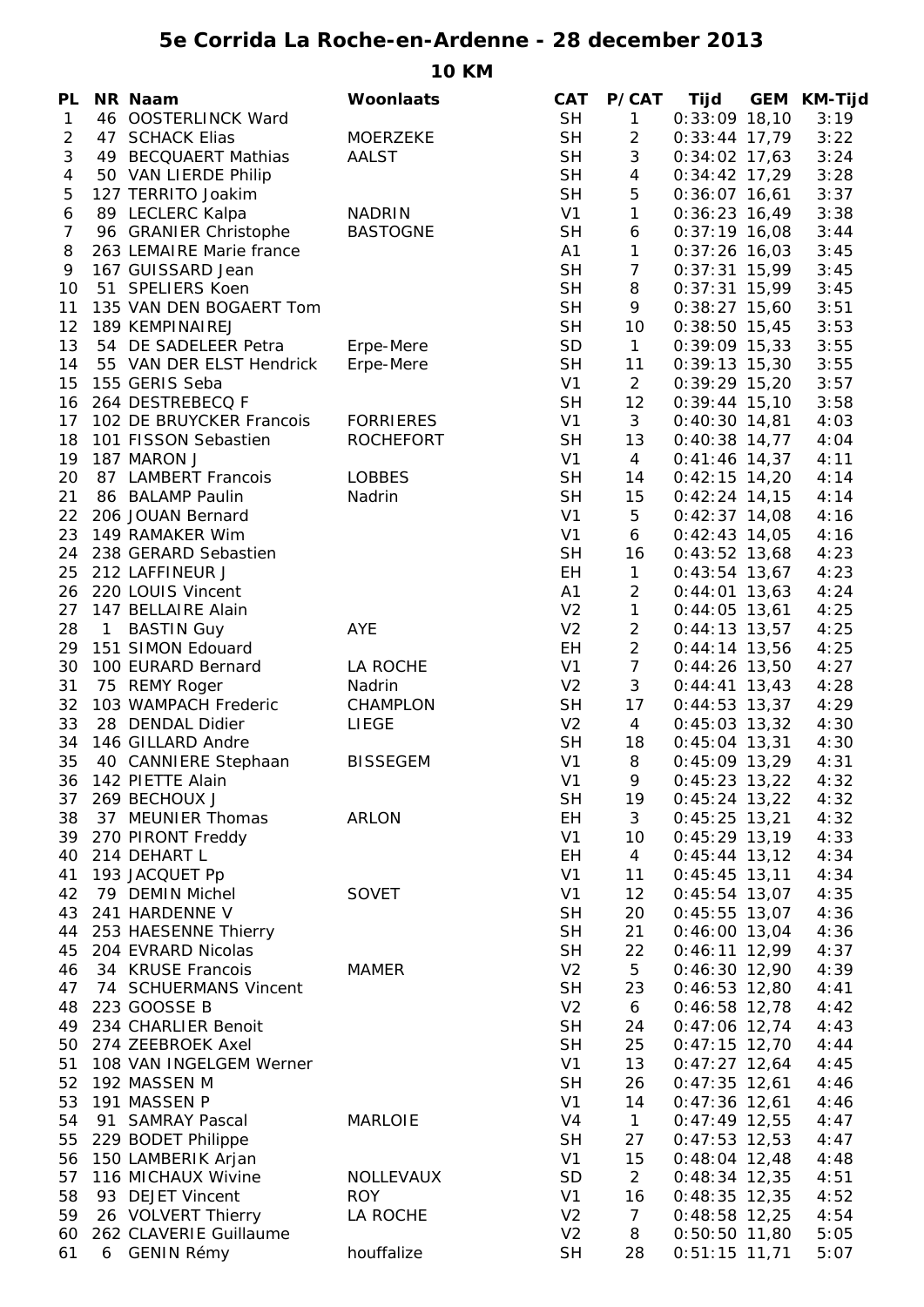| PL       |   | NR Naam                             | <b>Woonlaats</b>     | <b>CAT</b>     | P/CAT           | Tijd            | GEM KM-Tijd |
|----------|---|-------------------------------------|----------------------|----------------|-----------------|-----------------|-------------|
| 62       |   | 29 DEROANNE Chantal                 | <b>AUBY</b>          | A1             | 3               | $0:51:18$ 11,70 | 5:08        |
| 63       |   | 25 VIDICK Francis                   | LA ROCHE             | V <sub>2</sub> | 9               | $0:51:21$ 11,68 | 5:08        |
| 64       |   | 66 MAURIN Nathalie                  |                      | A1             | $\overline{4}$  | $0:51:26$ 11,67 | 5:09        |
| 65       |   | 111 DUTRON Nathalie                 |                      | SD             | 3               | $0:51:27$ 11,66 | 5:09        |
| 66       |   | 221 THERERE Jp                      |                      | <b>SH</b>      | 29              | $0:51:31$ 11,65 | 5:09        |
| 67       |   | 156 RACOT Charles                   |                      | V <sub>1</sub> | 17              | $0:51:33$ 11,64 | 5:09        |
| 68       |   | 256 PAQUET F                        |                      | <b>SH</b>      | 30              | $0:51:47$ 11,59 | 5:11        |
| 69       |   | 132 DE VOOGHT Guy                   |                      | V <sub>2</sub> | 10 <sup>°</sup> | $0:51:57$ 11,55 | 5:12        |
| 70       |   | 201 BARTHELEMY Chloe                |                      | ED             | $\mathbf{1}$    | $0:52:05$ 11,52 | 5:13        |
| 71       |   | 198 BARTHELEMY Severine             |                      | SD             | 4               | $0:52:09$ 11,51 | 5:13        |
| 72       |   | 80 BASTIN Patrick                   | Gouvy                | V <sub>2</sub> | 11              | $0:52:10$ 11,50 | 5:13        |
| 73       |   | 265 VANDEZANDE Luc                  |                      | V <sub>2</sub> | 12              | $0:52:18$ 11,47 | 5:14        |
| 74       |   | 159 DAVID Serge                     |                      | V <sub>1</sub> | 18              | $0:52:31$ 11,42 | 5:15        |
| 75       |   | 271 GONY Jean pierre                |                      | V <sub>2</sub> | 13              | $0:52:43$ 11,38 | 5:16        |
|          |   | 76 177 HATERT C                     |                      | V <sub>1</sub> | 19              | $0:52:56$ 11,34 | 5:18        |
| 77       |   | 30 LOTHAIRE Marc                    | <b>BERTRIX</b>       | V <sub>1</sub> | 20              | $0:53:07$ 11,30 | 5:19        |
| 78       |   | 67 LAMETTE Pierre                   |                      | A2             | $\mathbf{1}$    | $0:53:15$ 11,27 | 5:20        |
| 79       |   | 19 VANLEDE Ludovic                  | <b>BELLEGEM</b>      | <b>SH</b>      | 31              | $0:53:20$ 11,25 | 5:20        |
| 80       |   | 275 MINSIER Bruno                   |                      | <b>SH</b>      | 32              | $0:53:32$ 11,21 | 5:21        |
| 81       |   | 77 VELGHE Christian                 | <b>HABAY</b>         | V <sub>1</sub> | 21              | $0:53:32$ 11,21 | 5:21        |
| 82       |   | 17 BILLAT Etienne                   | Bouge                | V <sub>2</sub> | 14              | $0:53:32$ 11,21 | 5:21        |
| 83       |   | 153 BASTOGNE Pol                    |                      | V <sub>3</sub> | $\mathbf{1}$    | $0:53:47$ 11,16 | 5:23        |
| 84       |   | 235 SIMON N                         |                      | <b>SH</b>      | 33              | $0:53:51$ 11,14 | 5:23        |
| 85       |   | 158 HENROTIN Regine                 |                      | A1             | 5               | $0:53:56$ 11,12 | 5:24        |
| 86       |   | 255 PAQUET M                        |                      | <b>SH</b>      | 34              | $0:54:01$ 11,11 | 5:24        |
| 87       |   | 252 RENIER Alain                    |                      | V <sub>1</sub> | 22              | $0:54:01$ 11,11 | 5:24        |
| 88       |   | 248 DEVAHIVE C                      |                      | A1             | 6               | $0:54:29$ 11,01 | 5:27        |
|          |   | 89 247 RAQUET Samina                |                      | A2             | $\overline{2}$  | $0:54:29$ 11,01 | 5:27        |
| 90       |   | 110 BRILOT Francis                  |                      | V <sub>2</sub> | 15              | $0:54:30$ 11,01 | 5:27        |
| 91       |   | 15 PERSENAIRE Yves                  | Chevetogne           | V <sub>2</sub> | 16              | $0:54:52$ 10,94 | 5:29        |
| 92       |   | 181 LAMBERT S                       |                      | A4             | $\mathbf{1}$    | $0:55:15$ 10,86 | 5:31        |
| 93       |   | 45 GILLOTEAUX Guy                   | LA ROCHE             | V <sub>2</sub> | 17              | $0:55:15$ 10,86 | 5:31        |
| 94       |   | 183 GERVAIS B                       |                      | V <sub>2</sub> | 18              | $0:55:16$ 10,86 | 5:32        |
| 95       |   | 2 SANTER Raymonde                   | AYE                  | A2             | 3               | $0:55:17$ 10,85 | 5:32        |
| 96       |   | <b>GILQUART Chantal</b>             |                      | A2             | $\overline{4}$  | $0:55:29$ 10,81 | 5:33        |
| 97       | 8 |                                     |                      | V <sub>2</sub> | 19              | $0:55:30$ 10,81 | 5:33        |
|          |   | 11 LEGROS Jacques<br>246 CHARLIER F |                      | <b>SH</b>      |                 |                 |             |
| 98<br>99 |   | 81 DAIGUEUX Guy                     |                      | V <sub>2</sub> | 35              | $0:56:22$ 10,64 | 5:38        |
|          |   |                                     | Gouvy                |                | 20              | $0:56:35$ 10,60 | 5:40        |
|          |   | 100 140 HENROTIN Christelle         |                      | A1             | $\overline{7}$  | $0:56:40$ 10,59 | 5:40        |
|          |   | 101 207 MAGNIETTE Aurelie           |                      | <b>SD</b>      | 5               | $0:56:43$ 10,58 | 5:40        |
|          |   | 102 109 VAN DE MAELE Maarlen        |                      | A1             | 8               | $0:56:43$ 10,58 | 5:40        |
|          |   | 103 161 JACOBY Catherine            |                      | <b>SD</b>      | 6               | $0:57:07$ 10,50 | 5:43        |
|          |   | 104 113 MEUREZ Murielle             |                      | A1             | 9               | $0:57:08$ 10,50 | 5:43        |
|          |   | 105 148 BASTIN Marylin              |                      | <b>SD</b>      | $\overline{7}$  | $0:57:26$ 10,45 | 5:45        |
|          |   | 106 266 TOUSSAINT Max               |                      | <b>SH</b>      | 36              | $0:57:30$ 10,43 | 5:45        |
|          |   | 107 82 THOMAS Francis               | <b>HUY</b>           | V <sub>3</sub> | $\overline{2}$  | $0:57:31$ 10,43 | 5:45        |
|          |   | 108 233 GEELEN S                    |                      | <b>SH</b>      | 37              | $0:57:41$ 10,40 | 5:46        |
|          |   | 109 162 MICHEL Christophe           |                      | <b>SH</b>      | 38              | $0:57:56$ 10,36 | 5:48        |
|          |   | 110 120 LAPRAILLE Francis           |                      | V <sub>1</sub> | 23              | $0:58:10$ 10,32 | 5:49        |
|          |   | 111 243 DUPONT Isablle              |                      | <b>SD</b>      | 8               | $0:58:34$ 10,24 | 5:51        |
|          |   | 112 242 MICHEL E                    |                      | <b>SD</b>      | 9               | $0:58:34$ 10,24 | 5:51        |
|          |   | 113 170 HUBERTY Vincianne           |                      | A1             | 10              | $0:58:54$ 10,19 | 5:53        |
|          |   | 114 169 CATTEUR Francoise           |                      | A1             | 11              | $0:58:54$ 10,19 | 5:53        |
|          |   | 115 114 LAMBERT Annick              | LAROCHE              | A1             | 12              | $0:59:34$ 10,07 | 5:57        |
|          |   | 116 164 GAUTHIER Corine             |                      | <b>SD</b>      | 10              | $0:59:35$ 10,07 | 5:58        |
|          |   | 117 44 GILIS Vera                   | <b>SAMREE</b>        | A <sub>3</sub> | $\mathbf{1}$    | $0:59:40$ 10,06 | 5:58        |
|          |   | 118 245 GAUTHIER Catherine          |                      | SD             | 11              | $1:00:45$ 9,88  | 6:04        |
|          |   | 119 42 POITOUX Catherine            | <b>VAUX SUR SURE</b> | SD             | 12              | $1:00:54$ 9,85  | 6:05        |
| 120      |   | 4 BURNOTTE Marie-cécile             | <b>HOUFFALIZE</b>    | A2             | 5               | $1:00:56$ 9,85  | 6:06        |
|          |   | 121 122 FONTAINE Monique            |                      | <b>SD</b>      | 13              | $1:00:58$ 9,84  | 6:06        |
|          |   | 122 24 WILLIQUET Willy              | Waterloo             | V <sub>3</sub> | $\mathfrak{Z}$  | $1:00:59$ 9,84  | 6:06        |
| 123      |   | 76 PROTIN Lynda                     | <b>NASSOGNE</b>      | A1             | 13              | $1:01:00$ 9,84  | 6:06        |
| 124      |   | 43 BORCY Jeannine                   | <b>FAUVILLERS</b>    | A2             | 6               | $1:01:01$ 9,83  | 6:06        |
| 125      |   | 27 LARUE Patrick                    | LA ROCHE             | V <sub>2</sub> | 21              | $1:01:05$ 9,82  | 6:07        |
|          |   | 126 180 ARNOULD S                   |                      | <b>SD</b>      | 14              | $1:01:09$ 9,81  | 6:07        |